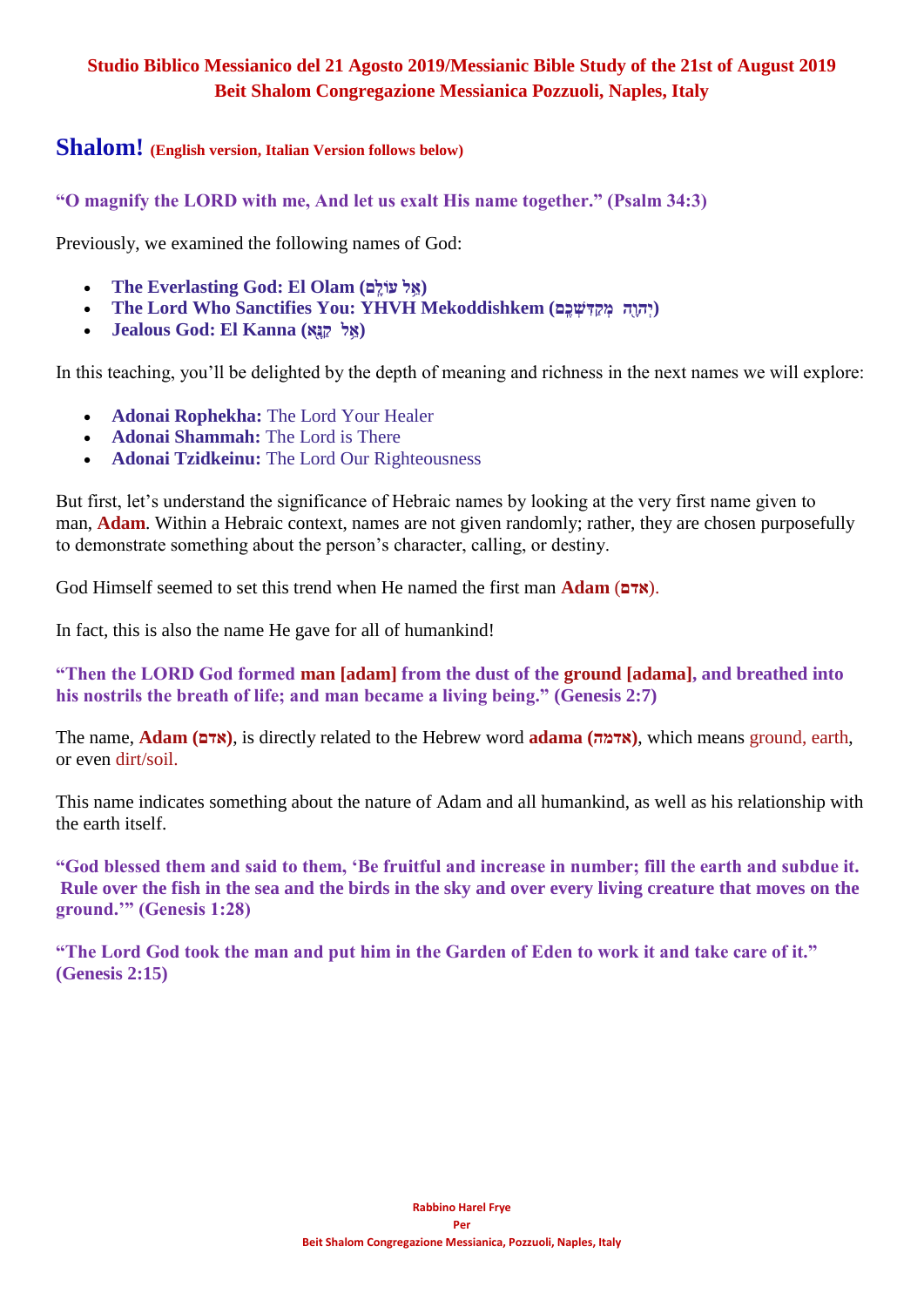

Adam and Eve being banished from the Garden of Eden (Gan Eden).

Since **Adam** was created from **adamah**, (the dust of the earth), his name reflects his physical origin, earthly nature and destiny, both in life and death.

Because Adam sinned, death was introduced to the world and because of that, the body returns to the dust.

**"By the sweat of your brow you will eat your food until you return to the ground, since from it you were taken; for dust you are and to dust you will return." (Genesis 3:19)**

The name Adam is also related to the Hebrew word **adom**, which means red. This perhaps symbolizes the life-giving blood flowing through mankind.

The Book of Leviticus in the Torah (first five books of the Bible) accurately identifies that this precious red substance gives the body life, and also states that it makes atonement on the altar for sin (**Leviticus 17:11**).

Even though God created mankind and breathed into Adam's body the breath that made us living beings, few people know anything about the Creator.

Rather than leaving mankind to speculate about Who He is and What He is like, one key way in which He has chosen to reveal Himself and His will to us is through His Names.

#### **The Lord Your Healer: Adonai Rophekha (ךָ ָֽ א ְפֹר יהוה(**

**"If you listen carefully to the voice of the Lord your God and do what is right in His eyes, if you pay attention to His commands and keep all His decrees, I will not bring on you any of the diseases I brought on the Egyptians, for I am the LORD [YHVH], your healer [Rophekha]." (Exodus 15:26)**

The Hebrew word **rophekha** is derived from **rapha**, a verb that means to restore, heal or make healthy. In Israel, we call a medical doctor a **rophe** (or **ropha** in the feminine gender) in Hebrew.

**"Bless the Lord O my soul and forget not all His benefits, who forgives all your sins and heals [rapha] all your diseases." (Psalm 103:2-3)**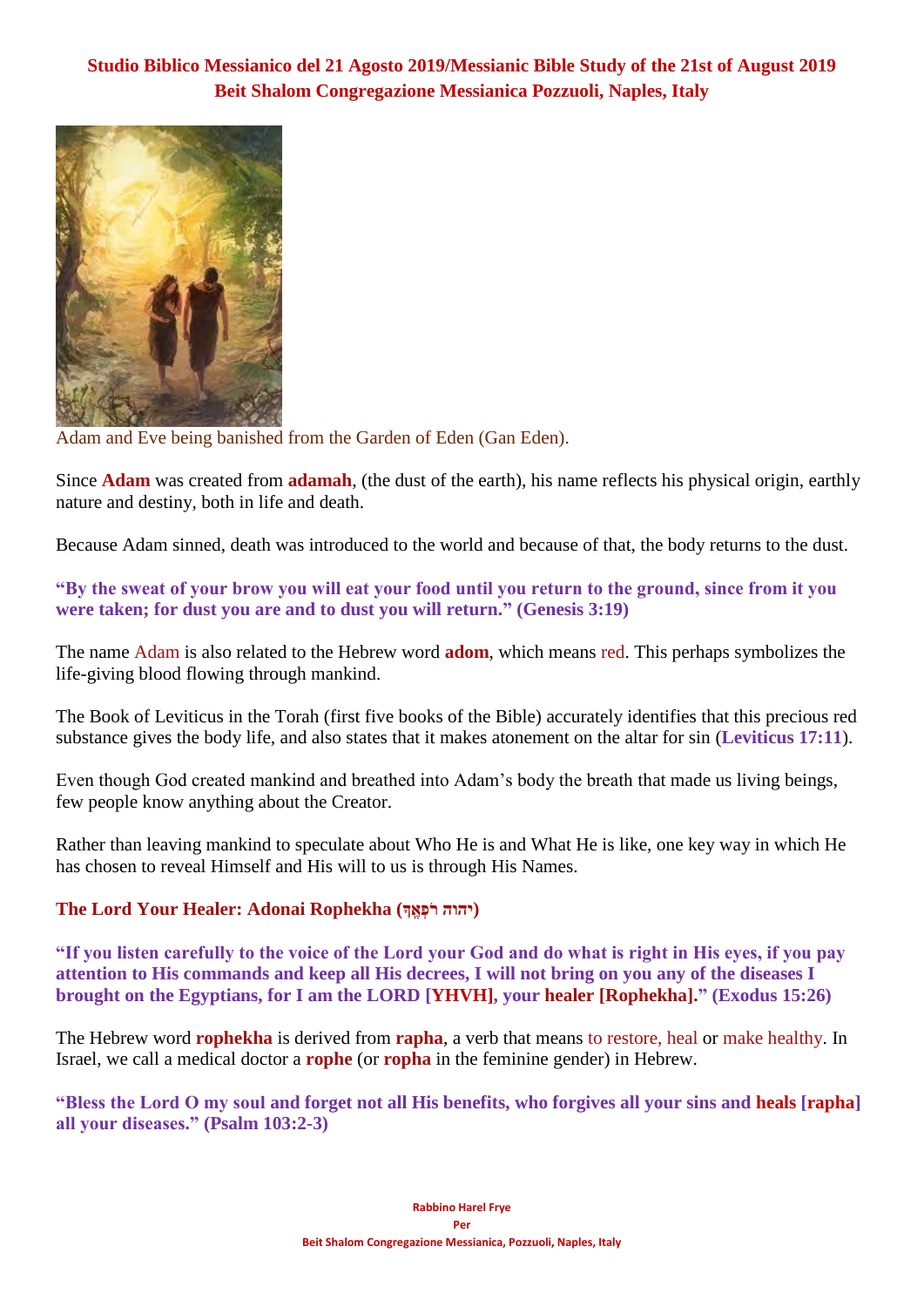This name first appears during the Israelite's exodus from Egypt at the waters of **Mara** (bitter waters). One of the primary healings we need is for deliverance from unforgiveness and bitterness.

Nevertheless, we understand from **Exodus 15:26** that healing comes with a condition, complete obedience.

Of course, we know that in our fallen humanity, none of us can claim this perfection since we are in desperate need of spiritual healing. God sent the cure in His Son, Yeshua (Jesus), who gave Himself as our personal sin offering.

### **Messianic Prophecy of Isaiah 53**

**"But He was pierced for our transgressions, He was crushed for our iniquities; the punishment that brought us peace was upon Him, and by His wounds we are healed [rapha]." (Isaiah 53:5)**

His life was characterized by powerful miracles of healing. Yeshua healed lepers, epileptics and paralytics. He even raised the dead to a new life. His healing power is still available to us today through faith.

**"You know of Yeshua of Nazareth, how God anointed Him with Ruach HaKodesh (the Holy Spirit) and with power, and how He went about doing good and healing all who were oppressed by Satan, for God was with Him." (Acts 10:38)**

### **The Lord is There: Adonai Shammah (יהוה שמה(**

**"The distance all around will be 18,000 cubits. And the name of the city from that time on will be: THE LORD IS THERE" (Ezekiel 48:35)**

The Hebrew word **shammah** is derived from the word **sham**, which simply means there.

For instance, Moses apparently named his son **Gersham (םֹש ְר ג (**because he was a stranger (**ger/ ר ג(**there **(sham/ םֹש (**in Egypt (**Exodus 2:22**).

This comforting name of God speaks of His faithfulness.

The name The Lord Is There **(Adonai Shammah)** occurs only once in the Tanakh (Hebrew Scriptures) in the prophetic Book of Ezekiel.

Although it specifically refers to Jerusalem, it is a name of God. This is the new name that Jerusalem will be called when Yeshua, the son of David, returns to reign in Jerusalem and God's Presence permanently resides there.

In other words, Jerusalem will be so changed by God dwelling in Jerusalem that she will receive this name linking her to God Himself!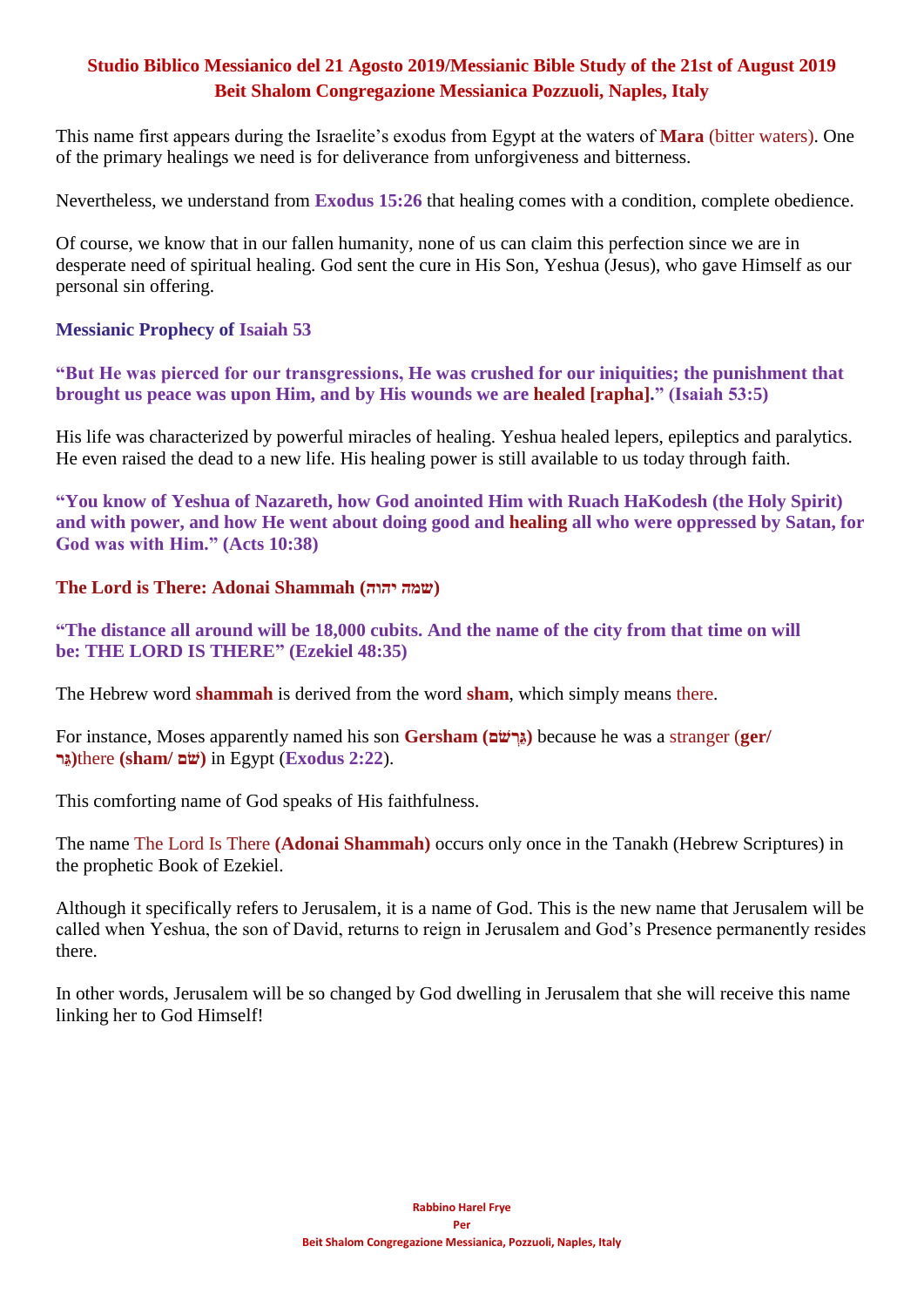

Since ancient times, the city of Jerusalem has been surrounded by walls.

Other prophetic names for Jerusalem at that time will be **"The Throne of the Lord"** and **"The Lord Is our Righteousness"** (Adonai Tzidkeinu) (see **Jeremiah 3:17 and 33:16**).

We can receive assurance from this name that God has not and will not abandon Jerusalem.

We can also understand that **God Is There** for us in a real and personal way.

**"And I heard a loud voice from the throne saying, 'Now the dwelling of God is with men, and He will live with them. They will be His people, and God Himself will be with them and be their God.'" (Revelation 21:3)**

Our lives can be so permeated by His Presence that we can receive this new name that reflects our changed character and relationship to Yeshua (Jesus) and His Holy City, Jerusalem.

**"Him who overcomes I will make a pillar in the temple of my God. Never again will he leave it. I will write on him the name of my God and the name of the city of my God, the new Jerusalem, which is coming down out of heaven from my God; and I will also write on him my new name." (Revelation 3:12)**

### **The Lord Our Righteousness: Adonai Tzidkeinu (יְהוּה צִּדְקֵנוּ)**

#### **Messianic Prophecy of Jeremiah 23**

**The days are coming, declares the LORD, when I will raise up to David a righteous Branch, a King who will reign wisely and do what is just and right in the land. In His days Judah will be saved and Israel will live in safety. This is the name by which He will be called: The LORD Our Righteousness [YHVH Tzidkeinu]**.**" (Jeremiah 23:5-6)**

The name **Adonai Tzidkeinu** (The Lord our Righteousness) appears twice in the Tanakh, both times in **Jeremiah 23:5-6; 33:16**.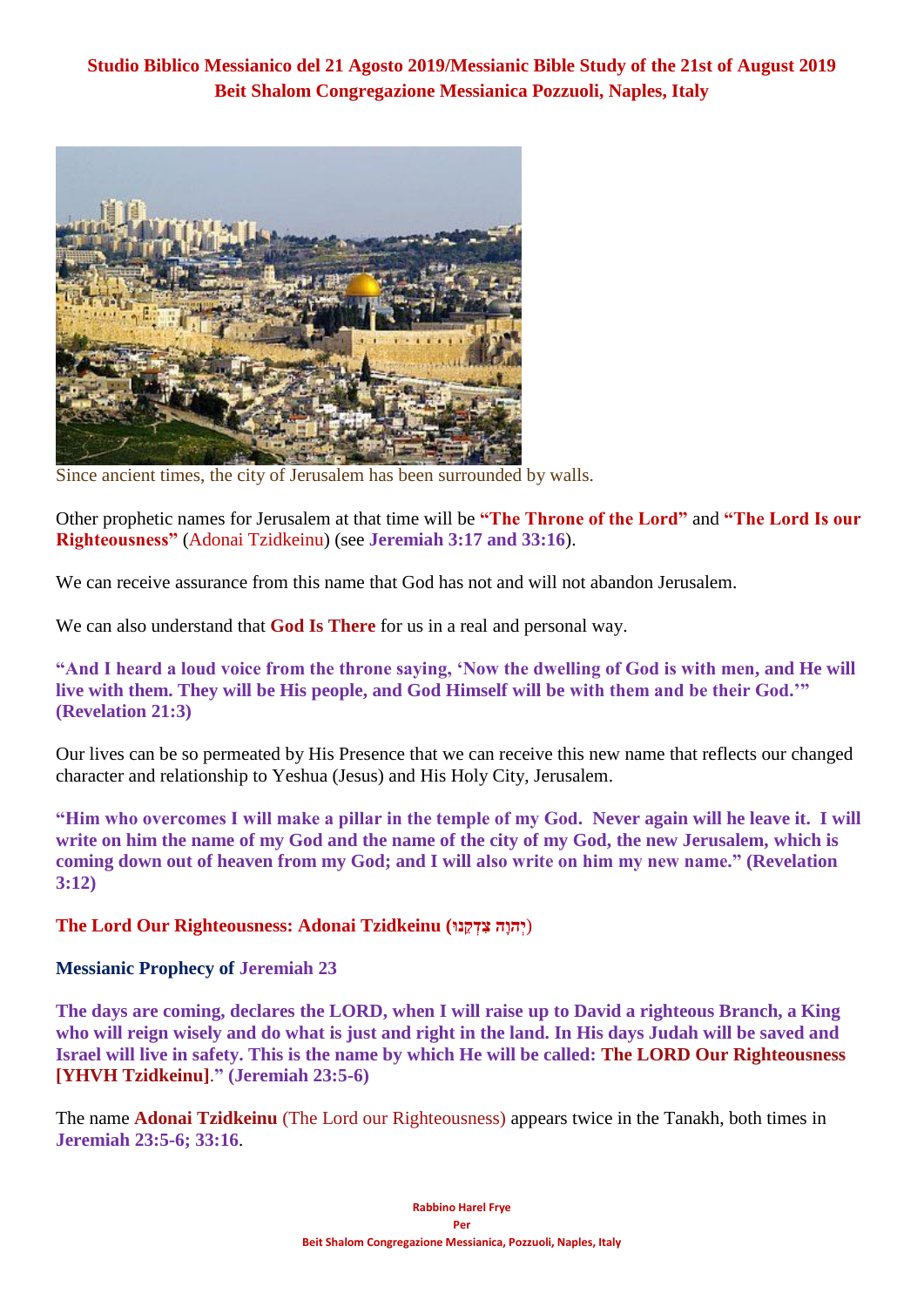The word **tzidkeinu** comes from the root **צדק) tz-d-k)** meaning justice or righteousness. The Hebrew words **tzadik** (righteous one) and **tzedakah** (charity, literally righteousness) share the same root.

While righteousness may not be popular in today's modern society, **this powerful name of God conveys His incredible mercy to the lost world** in which we live.

God first revealed Himself as our righteousness in the midst of a people being judged for their sins.

While the Israelites were being sent into exile for their idolatry and unfaithfulness, He promised that one called **YHVH Tzidkeinu** would arise one day from the line of David (**Jeremiah 23:5-6**).

#### **Who else could this be other than the Messiah?**

Yeshua HaMashiach (Jesus the Messiah, son of David) fulfilled this Messianic prophecy about 600 years later.

Yeshua, who was perfectly blameless, sinless, guiltless, holy, and innocent, took all of our sins upon Himself in order that we could become the righteousness of God in Him.

**"He made Him who knew no sin to be sin on our behalf, so that we might become the righteousness of God in Him." (2 Corinthians 5:21)**



"Behold, the Lamb of God who takes away the sins of the world!" (John 1:29)

Not one of us can claim to be completely righteous and without sin (**1 John 1:8**); however, when we put our faith in Yeshua and follow Him, we become righteous in God's eyes.

When Yeshua returns as King Messiah to sit on His throne in Jerusalem, this end-time prophecy will be fulfilled.

As we saw in the name **Adonai Shammah** (The Lord is There), Jerusalem will be transformed by His coming and the Holy City will reflect the nature of God to such a degree that a name given to the Messiah will also be given to the Holy City Jerusalem, **The Lord our Righteousness.**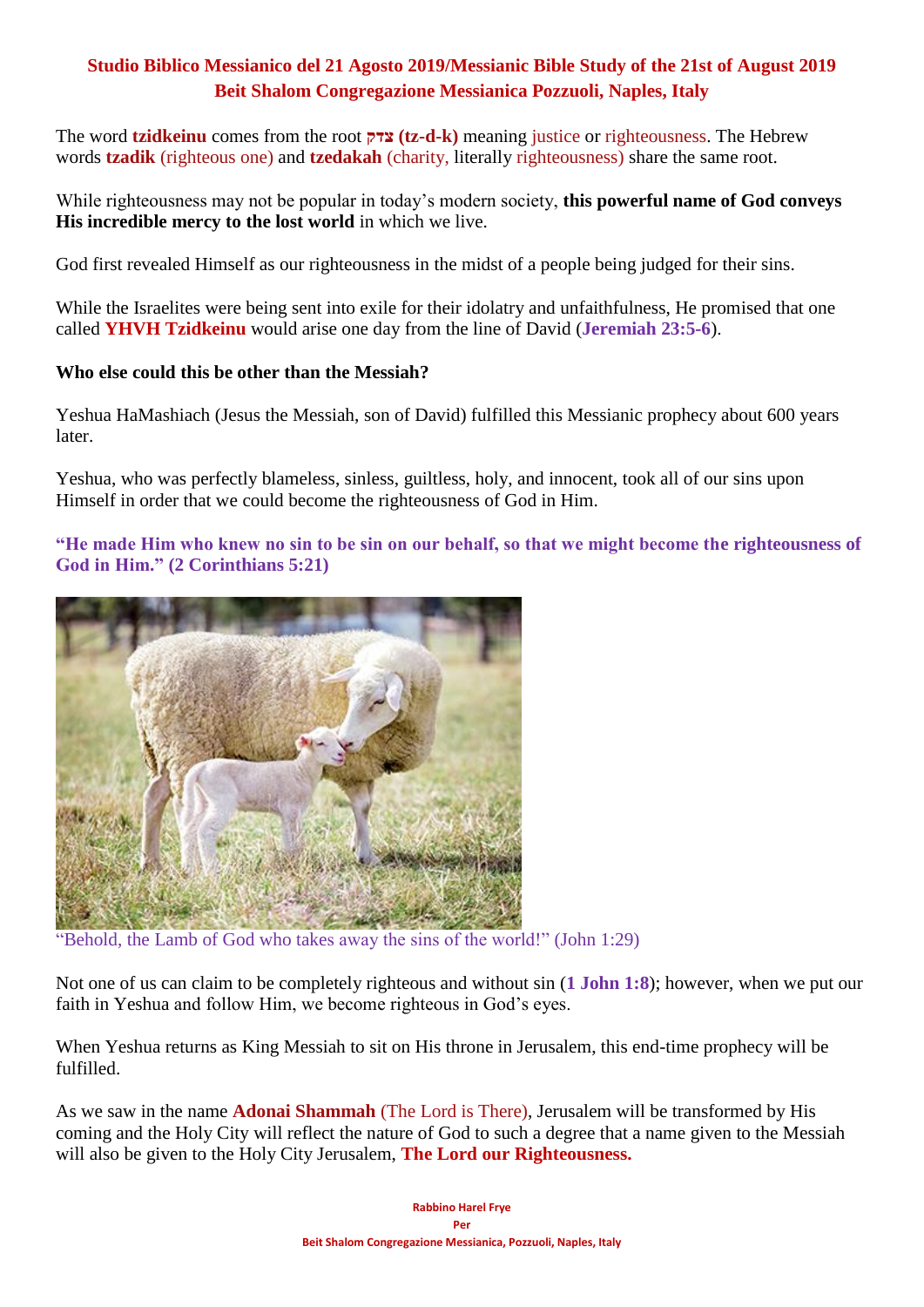Israel was prophetically reborn as a nation 71 years ago in 1948, and Jerusalem only became its capital in 1967. The prophetic regathering of millions of Jewish people is still taking place to this very day. Not only that, an end-time war seems to be looming over this country. Yeshua is coming back to Jerusalem very soon!

### **"Let them know that You, whose name is the LORD [YHVH] — that You alone are the Most High [Elyon] over all the earth." (Psalm 83:18)**

# **Shalom! (Italian version)**

**Salmi 34:3 "Magnificate con me l'Eterno ed esaltiamo tutti insieme il suo nome."**

In precedenza, abbiamo esaminato i seguenti nomi di Dio:

- **Il Dio Eterno: El Olam (ם ָֽ ולֹע ל ֵ֥ א(**
- **(יהוה מקדשכם) Il Signore che ti Santifica: YHVH Mekoddishkem**
- Dio Geloso: El Kanna (אֵל קַנָּא

In questo insegnamento, rimarrai deliziato dalla profondità del significato e dalla ricchezza nei prossimi nomi che esploreremo:

- **Adonai Rophekha: Il Signore tuo Guaritore**
- **Adonai Shammah: Il Signore è Lì**
- **Adonai Tzidkeinu: Il Signore nostra Giustizia**

Ma prima, capiamo il significato dei nomi Ebraici guardando il nome proprio dato all'uomo, Adam. In un contesto Ebraico, i nomi non vengono dati in modo casuale; piuttosto, sono scelti intenzionalmente per dimostrare qualcosa sul carattere, la chiamata o il destino della persona.

Dio stesso sembrò impostare questa tendenza quando nominò il primo uomo Adamo (אדם).

In realtà, questo è anche il nome che ha dato a tutta l'umanità!

**"Allora l'Eterno Dio formò l'uomo [adam] dalla polvere della terra [adama], gli soffiò nelle narici un alito di vita, e l'uomo divenne un essere vivente. (Genesi 2:7)**

Il nome, **Adamo (אדם(**, è direttamente correlato alla parola Ebraica **adama (אדמה(,** che significa terra, terra o persino sporcizia / suolo.

Questo nome indica qualcosa sulla natura di Adamo e di tutta l'umanità, nonché sulla sua relazione con la terra stessa.

**"E DIO li benedisse e DIO disse loro 'Siate fruttiferi e moltiplicatevi, riempite la terra e soggiogatela, e dominate sui pesci del mare, sugli uccelli del cielo e sopra ogni essere vivente che si muove sulla terra'." (Genesi 1:28)**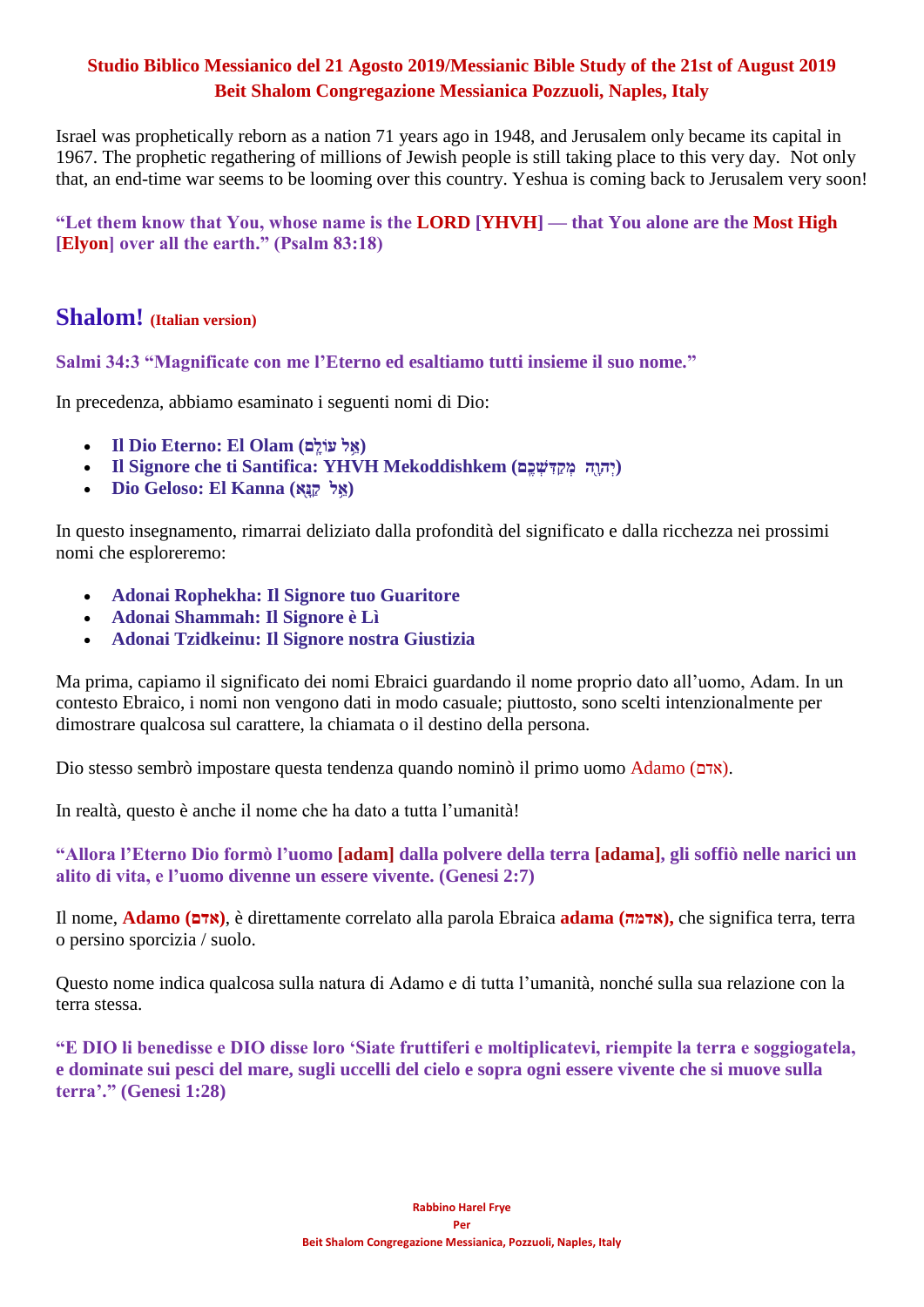**L'Eterno DIO prese dunque l'uomo e lo pose nel giardino dell'Eden perché lo lavorasse e lo custodisse. (Genesi 2:15)**

Da quando **Adamo** è stato creato da **adamah** (la polvere della terra), il suo nome riflette la sua origine fisica, la natura terrena e il destino, sia nella vita che nella morte.

Poiché Adamo peccò, la morte fu introdotta nel mondo e per questo il corpo ritorna nella polvere.

**"Mangerai il pane col sudore del tuo volto, finché tu ritorni alla terra perché da essa fosti tratto; poiché tu sei polvere, e in polvere ritornerai". (Genesi 3:19)**

Il nome Adam è anche legato alla parola Ebraica adom, che significa **rosso**. Questo forse simboleggia il sangue vivificante che scorre attraverso l'umanità.

Il Libro del Levitico nella Torah (primi cinque libri della Bibbia) identifica accuratamente che questa preziosa sostanza rossa dà vita al corpo e afferma anche che fa espiazione sull'altare per il peccato (**Levitico 17:11**).

Anche se Dio ha creato l'umanità e ha respirato nel corpo di Adamo il respiro che ci ha resi esseri viventi, poche persone sanno qualcosa del Creatore. Piuttosto che lasciare all'umanità di speculare su chi è e come è, un modo chiave in cui ha scelto di rivelare se stesso e la sua volontà per noi è attraverso i suoi nomi.

#### **Il Signore tuo Guaritore: Adonai Rophekha (ךָ ָֽ א ְפֹר יהוה(**

**"e disse: 'Se tu ascolti attentamente la voce dell'Eterno, il tuo DIO, e fai ciò che è giusto ai suoi occhi e porgi orecchio ai suoi comandamenti e osservi tutte le sue leggi io non ti manderò addosso alcuna delle malattie che ho mandato addosso agli Egiziani perché io sono l'Eterno [YHVH], il tuo guaritore [Rophekha].'" (Esodo 15:26)**

La parola Ebraica rophekha deriva da rapha, un verbo che significa ripristinare, guarire o rendere sano. In Israele, chiamiamo un medico una rophe (o ropha nel genere femminile) in Ebraico.

**"Benedici, anima mia, l'Eterno e non dimenticare alcuno dei suoi benefici. Egli perdona tutte le tue iniquità e guarisce [rapha] tutte le tue infermità." (Salmi 103:2-3)**

Questo nome appare per la prima volta durante l'esodo Israelita dall'Egitto alle acque di Mara (acque amare). Una delle guarigioni primarie di cui abbiamo bisogno è la liberazione dall'impietosità e dall'amarezza. Tuttavia, da **Esodo 15:26** comprendiamo che **la guarigione comporta una condizione, un'obbedienza completa.** Naturalmente, sappiamo che nella nostra umanità decaduta, nessuno di noi può rivendicare questa perfezione poiché abbiamo un disperato bisogno di guarigione spirituale. Dio ha inviato la cura in Suo Figlio, Yeshua (Gesù), che si è donato come offerta personale per il peccato.

#### **Profezia Messianica di Isaia 53**

**"Ma egli è stato trafitto per le nostre trasgressioni, schiacciato per le nostre iniquità; il castigo per cui abbiamo la pace è caduto su di lui, e per le sue lividure noi siamo stati guariti [rapha]." (Isaiah 53:5)**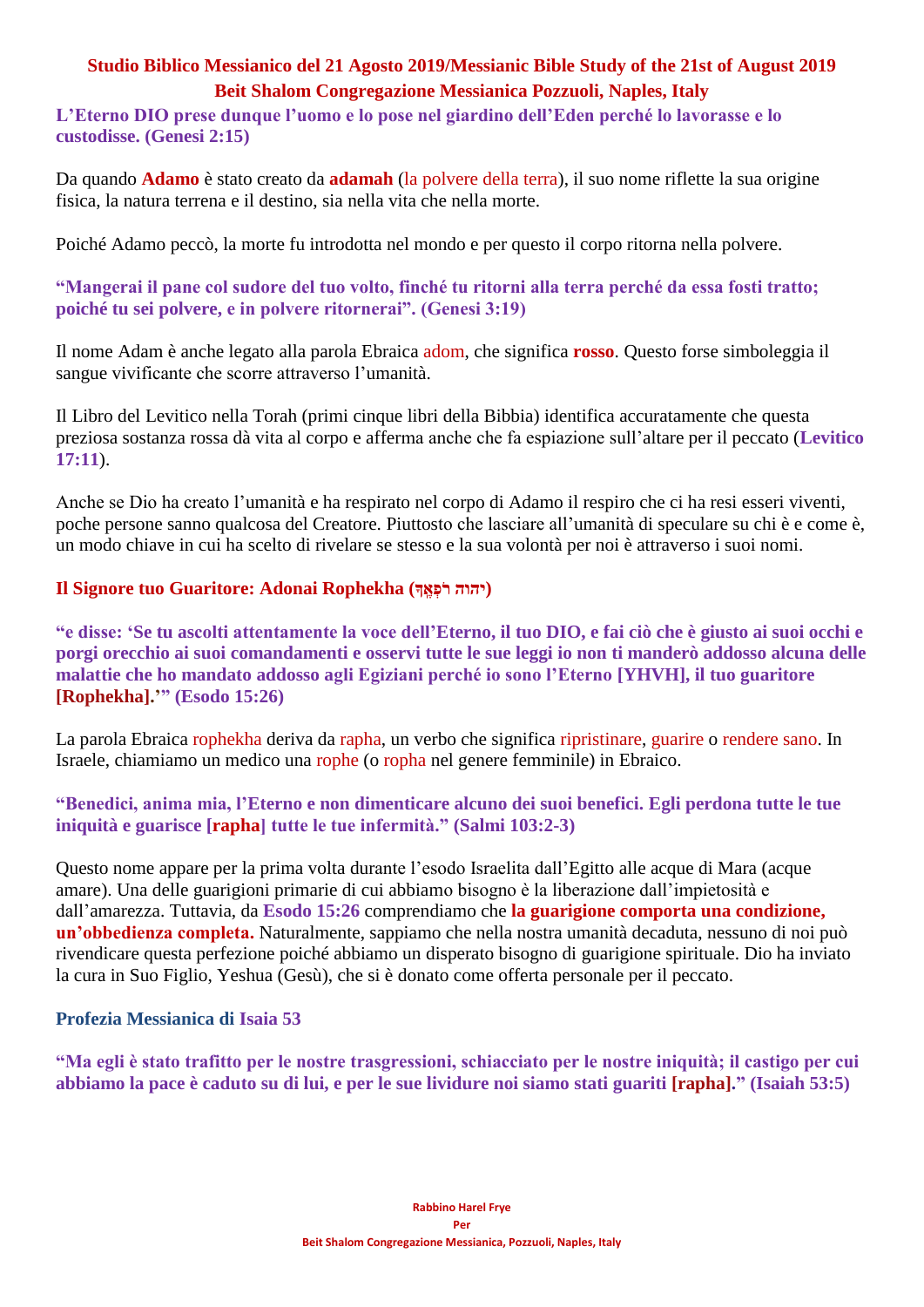La sua vita è stata caratterizzata da potenti miracoli di guarigione. Yeshua guarì lebbrosi, epilettici e paralitici. Ha persino resuscitato i morti a una nuova vita. Il suo potere di guarigione è ancora disponibile per noi oggi attraverso la fede.

**"Come Dio abbia unto di Spirito Santo e di potenza Gesù di Nazaret, il quale andò attorno facendo del bene e sanando tutti coloro che erano oppressi dal diavolo, perché Dio era con lui." (Atti 10:38)**

### **Il Signore è lì: Adonai Shammah (יהוה שמה(**

**"L'intero perimetro sarà di diciottomila cubiti. Da quel giorno il nome della città sarà: "L'ETERNO È LA'". (Ezechiele 48:35)**

La parola Ebraica **shammah** deriva dalla parola **sham**, che significa semplicemente **lì**.

Ad esempio, Mosè apparentemente chiamò suo figlio **Gersham (םֹש ְר ג (**perché era un **estraneo (ger / ר ג (lì (sham / םֹש (in Egitto** (**Esodo 2:22**).

Questo confortante nome di Dio parla della sua fedeltà.

Il nome Il Signore è lì (Adonai Shammah) compare solo una volta nel Tanakh (Scritture Ebraiche) nel libro profetico di Ezechiele. Sebbene si riferisca specificamente a Gerusalemme, è un nome di Dio. Questo è il nuovo nome che Gerusalemme sarà chiamata quando Yeshua, il figlio di David, tornerà a regnare a Gerusalemme e la Presenza di Dio risiederà permanentemente lì. In altre parole, Gerusalemme sarà così cambiata da Dio che abita a Gerusalemme che riceverà questo nome collegandola a Dio stesso!

Altri nomi profetici per Gerusalemme a quel tempo saranno "**Il trono del Signore**" e "**Il Signore è la nostra giustizia**" (**Adonai Tzidkeinu**) (si veda anche **Geremia 3:17 e 33:16**).

Possiamo ricevere certezza da questo nome che Dio non ha mai abbandonato e non abbandonerà mai Gerusalemme. Possiamo anche capire che **Dio è lì** per noi in modo reale e personale.

**"E udii una gran voce dal cielo, che diceva: 'Ecco il tabernacolo di Dio con gli uomini! Ed egli abiterà con loro; e essi saranno suo popolo e Dio stesso sarà con loro e sarà il loro Dio'." (Apocalisse 21:3)**

Le nostre vite possono essere così permeate dalla Sua presenza che possiamo ricevere questo nuovo nome che riflette il nostro mutato carattere e relazione con Yeshua (Gesù) e la sua Città Santa, Gerusalemme.

**"Chi vince io lo farò una colonna nel tempio del mio Dio, ed egli non uscirà mai più fuori; e scriverò su di lui il nome del mio Dio e il nome della città del mio Dio, della nuova Gerusalemme che scende dal cielo da presso il mio Dio, e il mio nuovo nome." (Apocalisse 3:12)**

#### **(יְהוָה צִּדְקֵנוּ) Il Signore nostra Giustizia: Adonai Tzidkeinu**

#### **Profezia messianica di Geremia 23**

**"Ecco, i giorni vengono", dice l'Eterno "nei quali susciterò a Davide un germoglio giusto, che regnerà da re, prospererà, ed eserciterà il giudizio e la giustizia ne paese. Nei suoi giorni Giuda sarà salvato e**